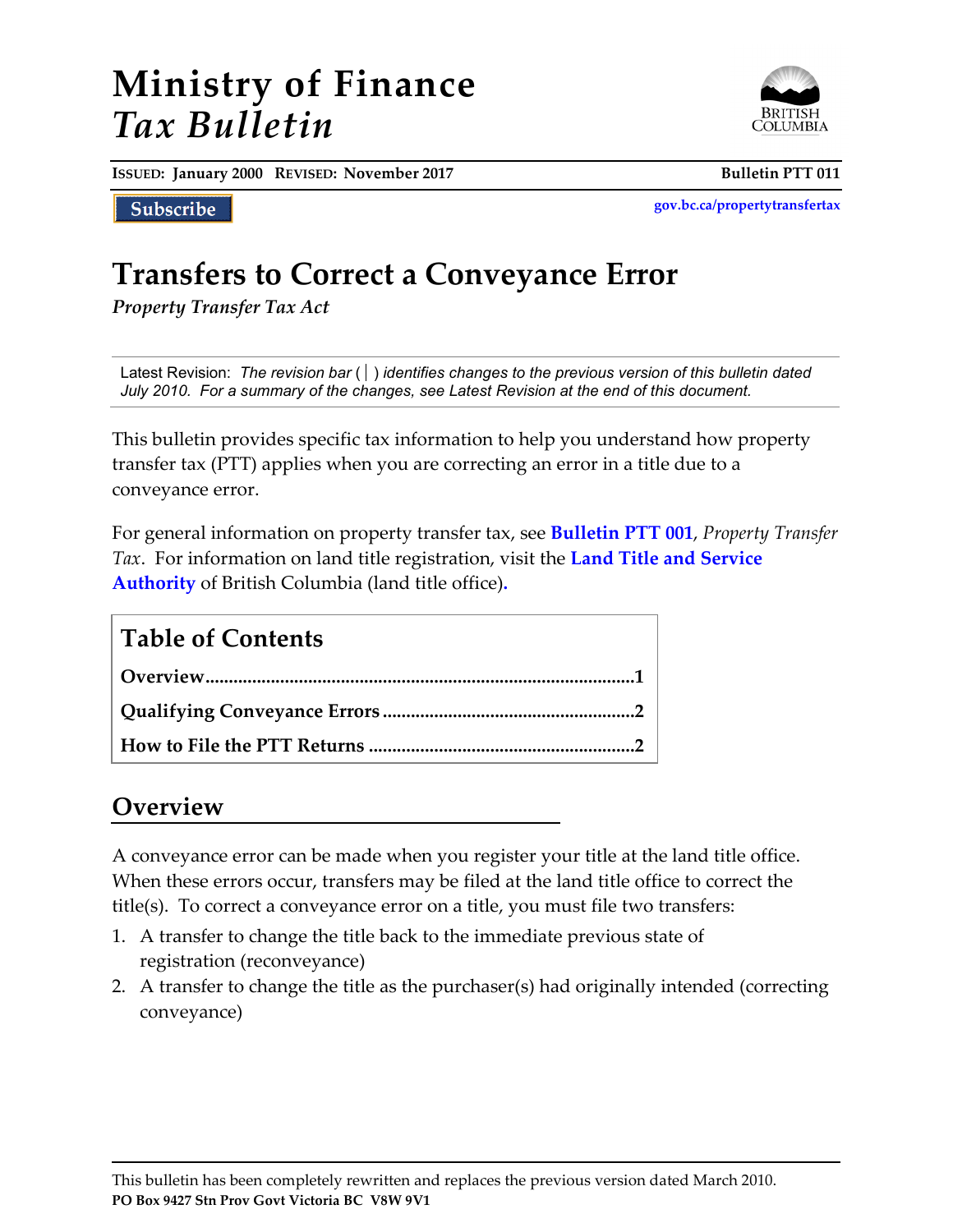# **Qualifying Conveyance Errors**

A **qualifying conveyance error** is an error that is made during the registration of the title at the land title office, and because of the error, the title was not registered as the purchaser(s) intended. Common qualifying conveyance errors include:

- the wrong property was transferred,
- the wrong name was registered,
- one of the two, or more, intended legal parcels of land (parcel identifier numbers) were omitted, or
- the wrong ratio of ownership was registered.

A conveyance error does not include:

- the purchaser or their representative realize there was a better way to transfer the property,
- the purchaser change their mind about having transferred the property and want to rescind the transfer, or
- an error was made by either the purchaser or their representative, and the property was transferred before all requirements for a particular exemption had been met.

Contact the ministry if you are uncertain if the error qualifies as a conveyance error.

## **How to File the PTT Returns**

To correct a qualifying conveyance error, complete the two steps as set out below. However, in some situations a reconveyance (Step 1) is not required. For example, if one of two intended legal parcels of land were omitted during an original conveyance, then only a correcting conveyance (Step 2) is required for the omitted parcel of land.

**Step 1 - Reconveyance** - complete a **[property transfer tax return](https://www2.gov.bc.ca/gov/content?id=53F1BF2B761044CB9A817A75BB2813FC)** and claim the exemption by selecting or entering exemption code 35.

**Step 2 - Correcting conveyance** - complete a property transfer tax return but do not remit the tax. Also, you must attach all of the following supporting documents to the return:

- A letter explaining the conveyance error in detail
- A copy of the current BC Assessment valuation (an online search print is acceptable)
- A copy of the *Contract of Purchase and Sale* and the *Purchasers Statement of Adjustments*
- A copy of any pre-conveyance evidence that supports the purchaser's original intention, e.g. contracts, representative's notes, intake lists, emails or any other communication
- A copy of the plan and/or strata plan(s), if applicable